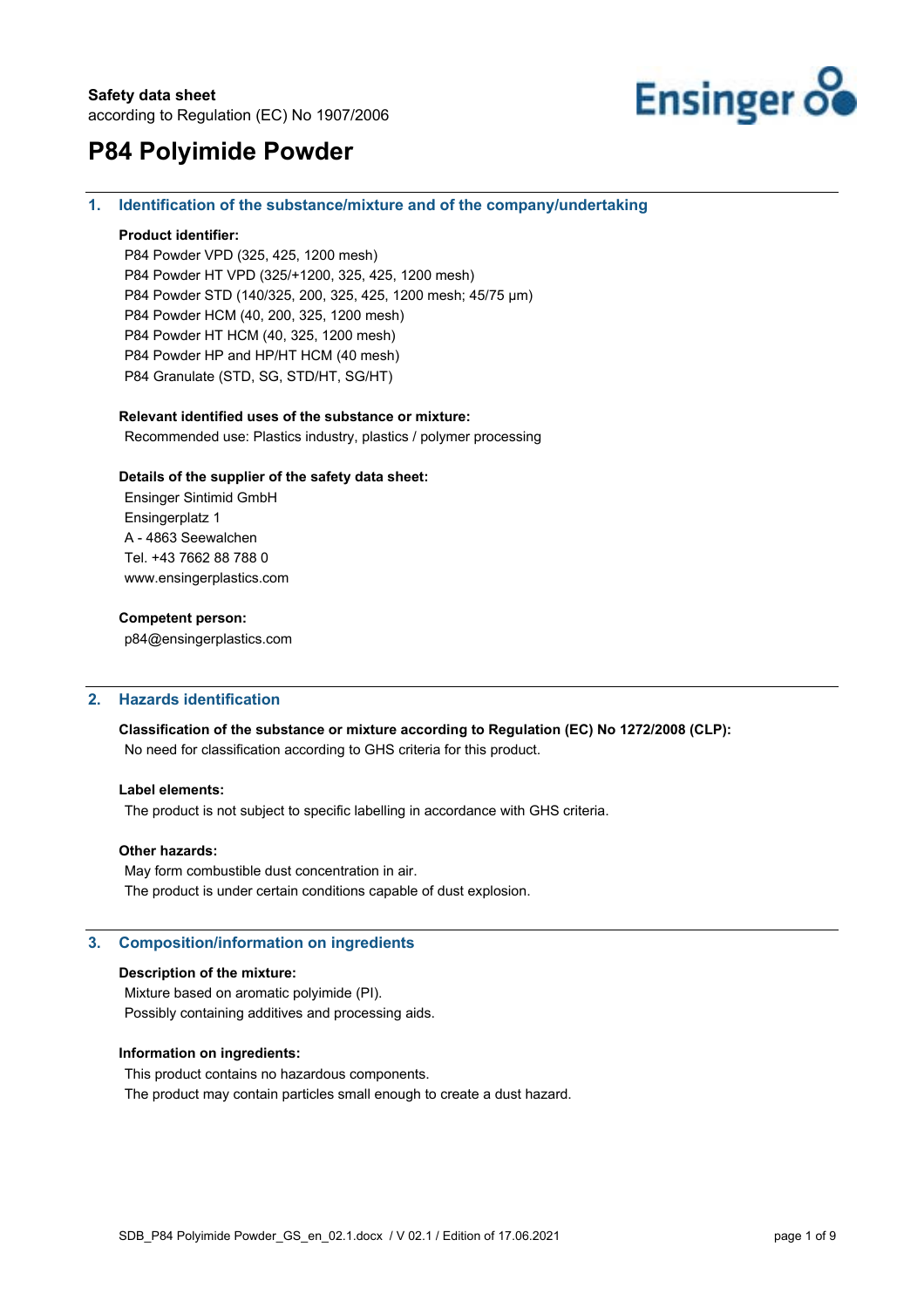#### **4. First aid measures**

#### **After inhalation:**

After inhalation of product dust or thermal decomposition products, remove person from the danger zone. Fresh air, oxygen supply, apply artificial respiration if necessary. Keep quiet and warm and seek medical help.

#### **After skin contact:**

After contact with product dust wash skin with plenty of water and soap. In the event of skin reactions seek medical advice.

#### **After eye contact:**

In case of contact with the eyes, rinse immediately for at least 15 minutes with plenty of water. If irritation develops, seek medical attention.

#### **After ingestion:**

Rinse mouth with water and drink plenty of water in small sips. Do not force to vomit. In case of persistent symptoms seek medical help.

#### **Most important symptoms and effects, both acute and delayed:**

No significant reaction of the human body to the product known.

#### **Indication of any immediate medical attention and special treatment needed:**

Treat symptomatically.

#### **5. Firefighting measures**

#### **Suitable extinguishing media:**

Water spray, alcohol-resistant foam, carbon dioxide, dry chemical foam.

#### **Unsuitable extinguishing media:**

Water jet.

#### **Special hazards arising from the substance or mixture:**

With carbonization and incomplete combustion toxic gases develop, predominantly carbon dioxide and carbon monoxide. The development of further fission and oxidation products is dependent on the conditions of burning. Traces of other toxic substances may develop under certain conditions of burning.

The release of nitrogen oxides and other organic decomposition products is possible.

Avoid generating dust. Fine dust dispersed in air in sufficient concentrations, and in the presence of an ignition source is a potential dust explosion hazard.

#### **Advice for firefighters:**

If exposed to fumes and carbonization gases during fire-fighting measures, rescue operations and cleanup wear a self-contained breathing apparatus.

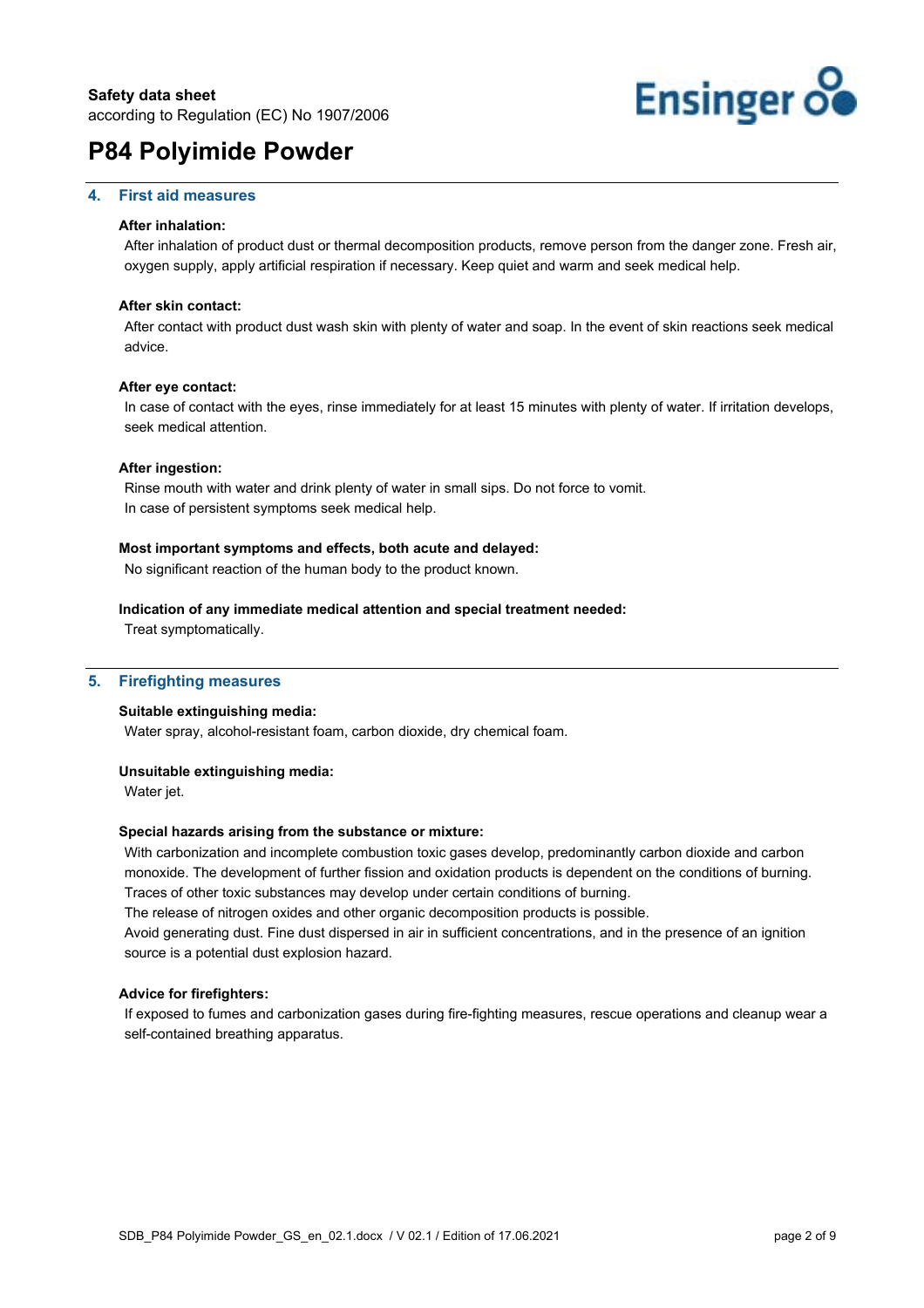

#### **6. Accidental release measures**

#### **Personal precautions, protective equipment and emergency procedures:**

Avoid dust formation. Take precautionary measures against static discharges. Keep away from sources of ignition. No smoking.

Avoid contact with skin and eyes. Use personal protective clothing.

#### **Environmental precautions:**

Let not enter surface water and sewage water system.

#### **Methods and material for containment and cleaning up:**

Mechanical cleaning up.

Avoid formation and dispersal of dust in the air. Dust might form explosive mixtures with air.

Dust deposits must be removed by humid or wet cleaning or with a vacuum cleaner approved for combustible dust collection. Dry sweeping or blowing-off of dust deposits with compressed air is not allowed. Use only nonsparking tools.

#### **7. Handling and storage**

#### **Precautions for safe handling:**

Avoid dust generation. Minimize the escape of dust from process equipment and ventilation systems. Take precautionary measures against static charges, keep away from all ignition sources including heat, sparks and flame. Use only appropriately classified electrical equipment and powered industrial trucks.

Minimize dust accumulation. Utilize surfaces that minimize dust accumulation and facilitate cleaning. Routine housekeeping should be instituted to ensure that dusts do not accumulate on surfaces.

Dry powders can build static electricity charges when subjected to the friction of transfer and mixing operations. Provide adequate precautions, such as electrical grounding and bonding, or inert atmosphere. Continuity checks to prove effectiveness of the grounding are necessary.

General industrial hygiene regulations are to be observed. Wash hands before breaks and at the end of workday. Food and tobacco should not be kept in the workplace. Do not eat, drink or smoke in the workplace.

#### **Conditions for safe storage, including any incompatibilities:**

No special measures necessary.

The appropriate company regulations for fire prevention are to be followed. Keep cool and dry in a firmly closed container.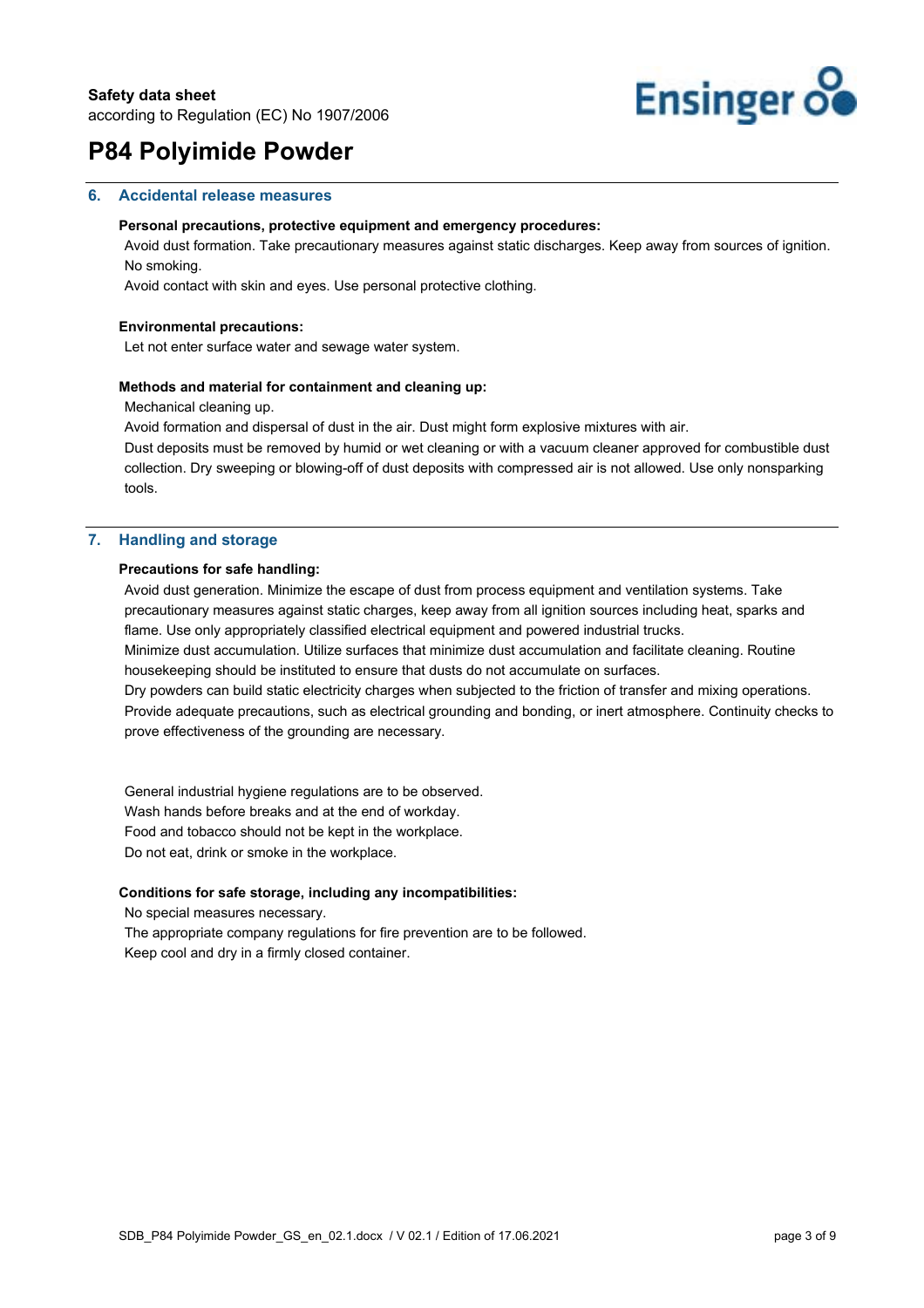

#### **8. Exposure controls/personal protection**

#### **Control parameters:**

| substance                            | <b>EC No</b> | <b>CAS No</b> | exposure limit<br>value | biological limit<br>value | comment                | source                               | country (type) |
|--------------------------------------|--------------|---------------|-------------------------|---------------------------|------------------------|--------------------------------------|----------------|
| general dust limit<br>value (a-dust) |              |               | 4 mg/m <sup>3</sup>     |                           | respirable<br>fraction | Workplace<br>Exposure<br>Limit (WEL) | UK             |
| general dust limit<br>value (e-dust) |              |               | 10 mg/ $m3$             |                           | inhalable fraction     | Workplace<br>Exposure<br>Limit (WEL) | UK             |

#### **Exposure controls:**

It is recommended that all dust control equipment such as local exhaust ventilation and material transport systems involved in handling of this product contain explosion relief vents or an explosion suppression system or an oxygendeficient environment.

Ensure that dust-handling systems (such as exhaust ducts, dust collectors, vessels and processing equipment) are designed in a manner to prevent the escape of dust into the work area (i.e. there is no leakage from the equipment). The working area should be well ventilated.

#### **Respiratory protection:**

Do not inhale vapours from hot product.

Wear protective breathing apparatus in case of insufficient ventilation. Wear a NIOSH-certified (or equivalent) organic vapour/particulate respirator.

Wear dust mask in the presence of dust.

Observe OSHA regulations for respirator use.

#### **Eye/face protection:**

Safety glasses with side-shields

#### **Hand protection/skin protection:**

Protective heat-insulating gloves are to be used during thermal processing. Skin protection should be used (barrier cream containing tanning agent).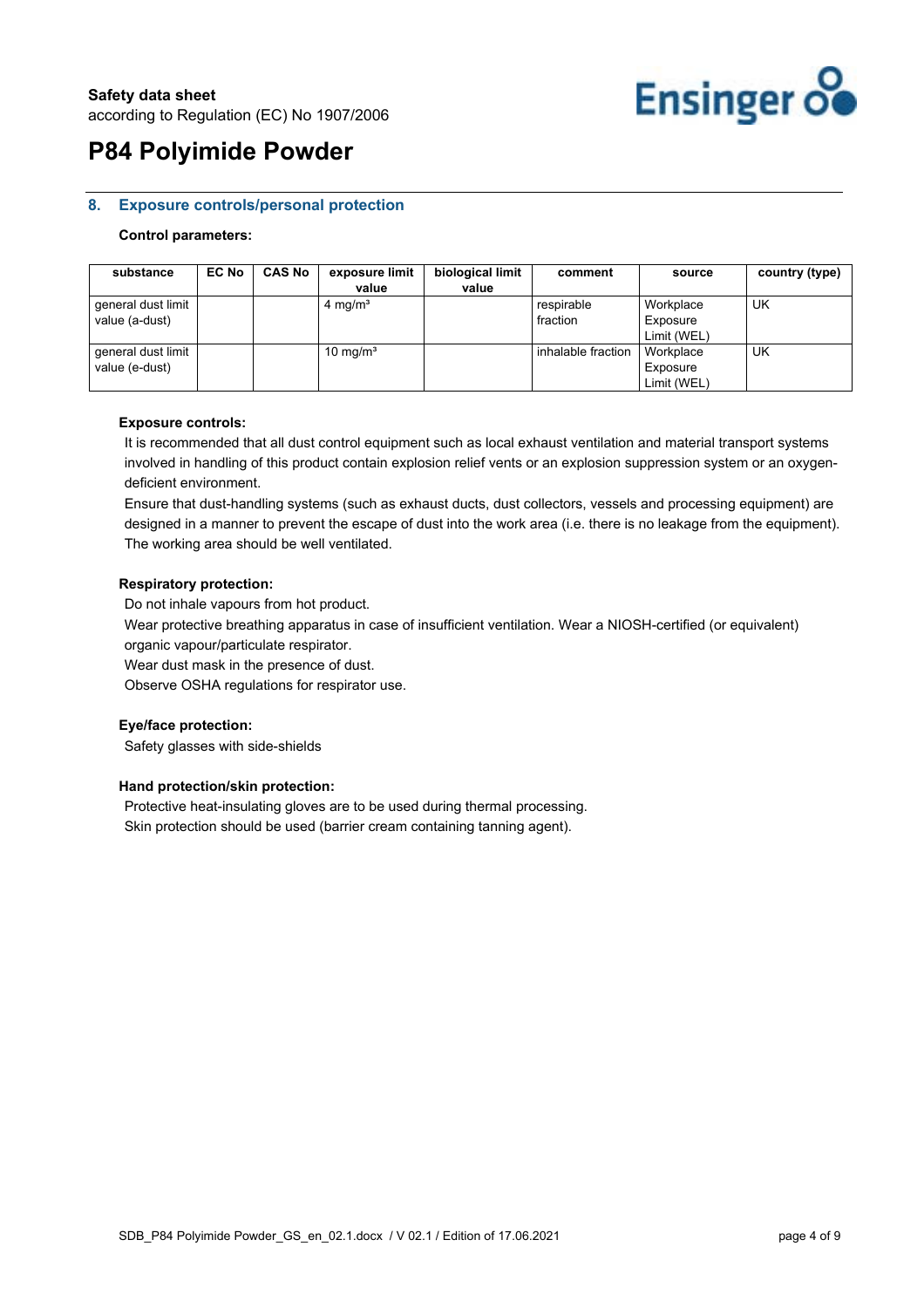

#### **9. Physical and chemical properties**

**Appearance:**  solid (powder)

**Melting point/Melting range:**  None

**Relative density:**   $> 1$  g/cm<sup>3</sup>

**Flash point:**  N/A (solid)

**Flammability (solid, gas):**  not flammable

**Vapour pressure:**  N/A (solid)

**Solubility(ies):**  insoluble (water, 20 °C)

**Auto-ignition temperature:**  620 °C

**Viscosity:**  N/A (solid)

**Oxidising properties:**  N/A

**Other information:**  No data available.

**Odour/odour threshold:**  odourless

**Initial boiling point and Boiling range:**  N/A (solid)

**pH (20 °C):**  N/A (solid)

**Evaporation rate:**  N/A

**Upper/lower flammability or explosive limits:**  60 g/m<sup>3</sup> (< 60 µm; lower explosion limit)

**Vapour density:**  N/A

**Partition coefficient: n-octanol/water:**  no data available

**Decomposition temperature:**  > 500 °C

**Explosive properties:**  Product dust might form explosive mixtures with air.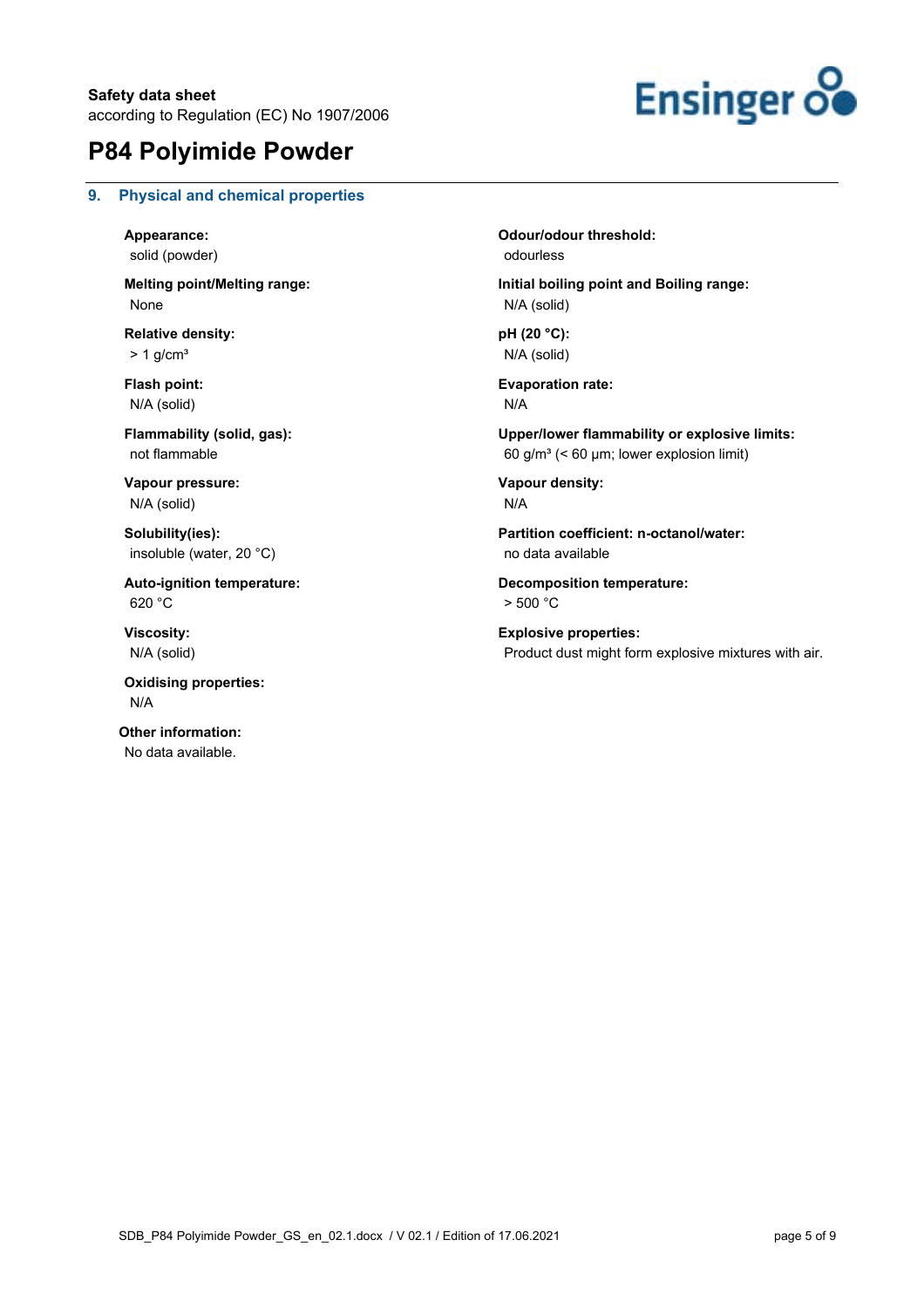

#### **10. Stability and reactivity**

#### **Reactivity:**

No hazardous reactions known when stored and handled according to instructions and used for its intended purpose.

#### **Chemical stability:**

Product is stable. No hazardous reactions known when stored and handled according to instructions and used for its intended purpose.

#### **Possibility of hazardous reactions:**

No hazardous reactions known when stored and handled according to instructions.

#### **Conditions to avoid:**

Do not heat to a temperature above the decomposition temperature. Keep product away from heat and sources of ignition. Take precautionary measures against static discharges.

#### **Incompatible materials:**

Oxidizing agents, alkalis

#### **Hazardous decomposition products:**

By strong overheating of the material carbon oxides and nitrogen oxides can be generated.

#### **11. Toxicological information**

#### **Acute toxicity:**

With proper use and in accordance with regulations there are no known dangers to health.

#### **Chronic toxicity:**

When used and handled according to specifications, the product does not have any harmful effects.

#### **Other information:**

In our experience and according to the literature provided to us the product does not cause any noxious effects when used and handled according to regulations.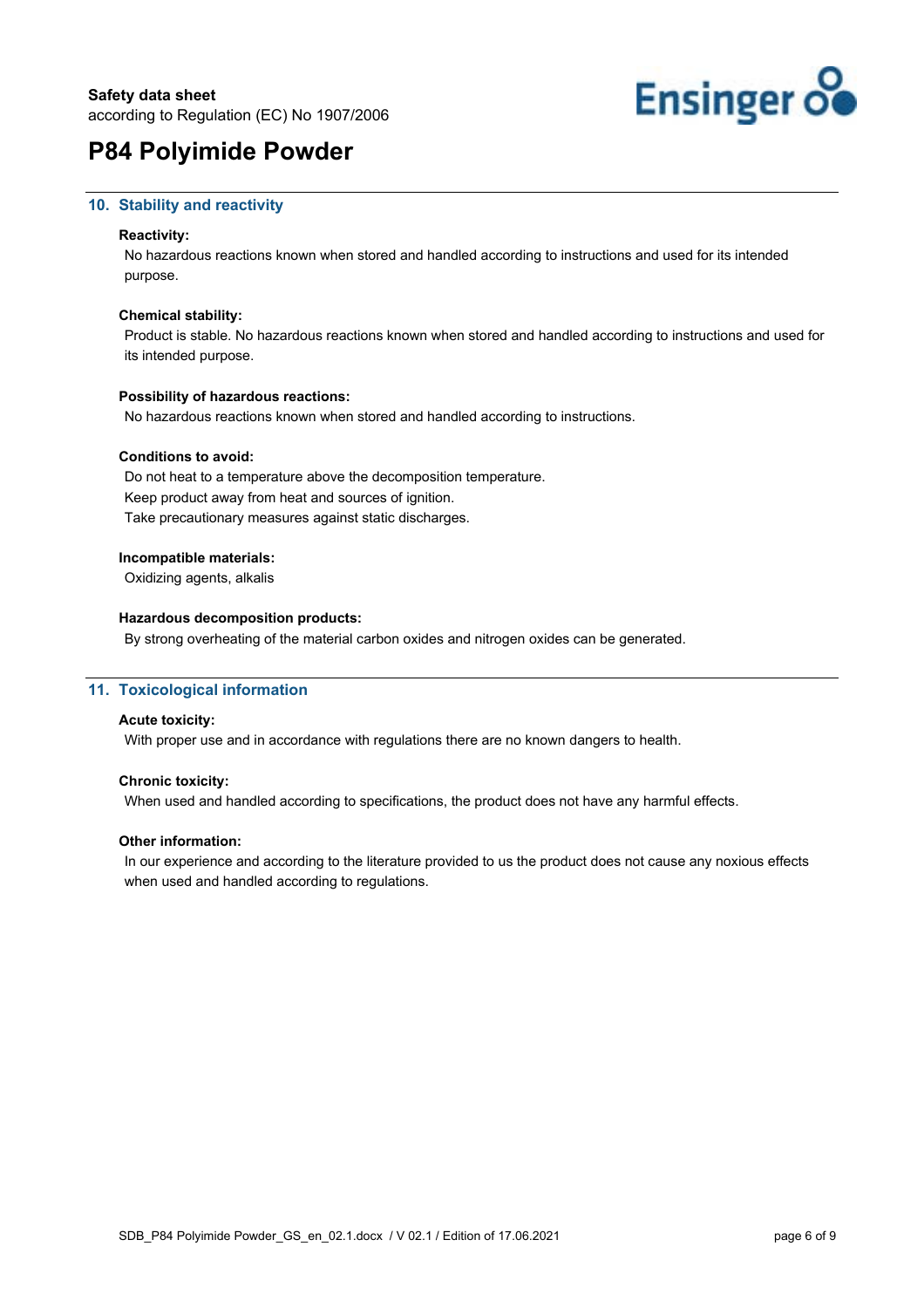

#### **12. Ecological information**

#### **Toxicity:**

Data about ecological effects are not available for this product.

#### **Persistence and degradability:**

No data available.

#### **Bioaccumulation potential and mobility in soil:**

Biodegradability is not probable due to the consistency as well as the insolubility in water of the product.

#### **Results of the PBT and vPvB assessment:**

The product does not fulfil the criteria for classification as PBT or vPvB.

#### **Other adverse effects:**

No relevant information available.

Due to the consistency of the product a disperse distribution in the environment is not likely. Therefore, according to the present state of knowledge negative ecological effects are not expected.

#### **13. Disposal considerations**

#### **Waste treatment methods:**

Product residues can be recycled or treated in an energy recovery plant.

#### **European waste cataloque:**

The unpolluted product has no dangerous properties and is therefore not a hazardous waste within the meaning of regulation on the european List of wastes.

#### **Waste codes/waste identification:**

The exact assignment to a waste code must be carried out source- and use-related. Proposals for the waste code numbers based on the probable use of the unpolluted product: 07 02 13 (waste plastic) 20 01 39 (plastics from separately collected fractions)

#### **Packaging:**

Uncontaminated or cleaned packaging can be recycled without verification.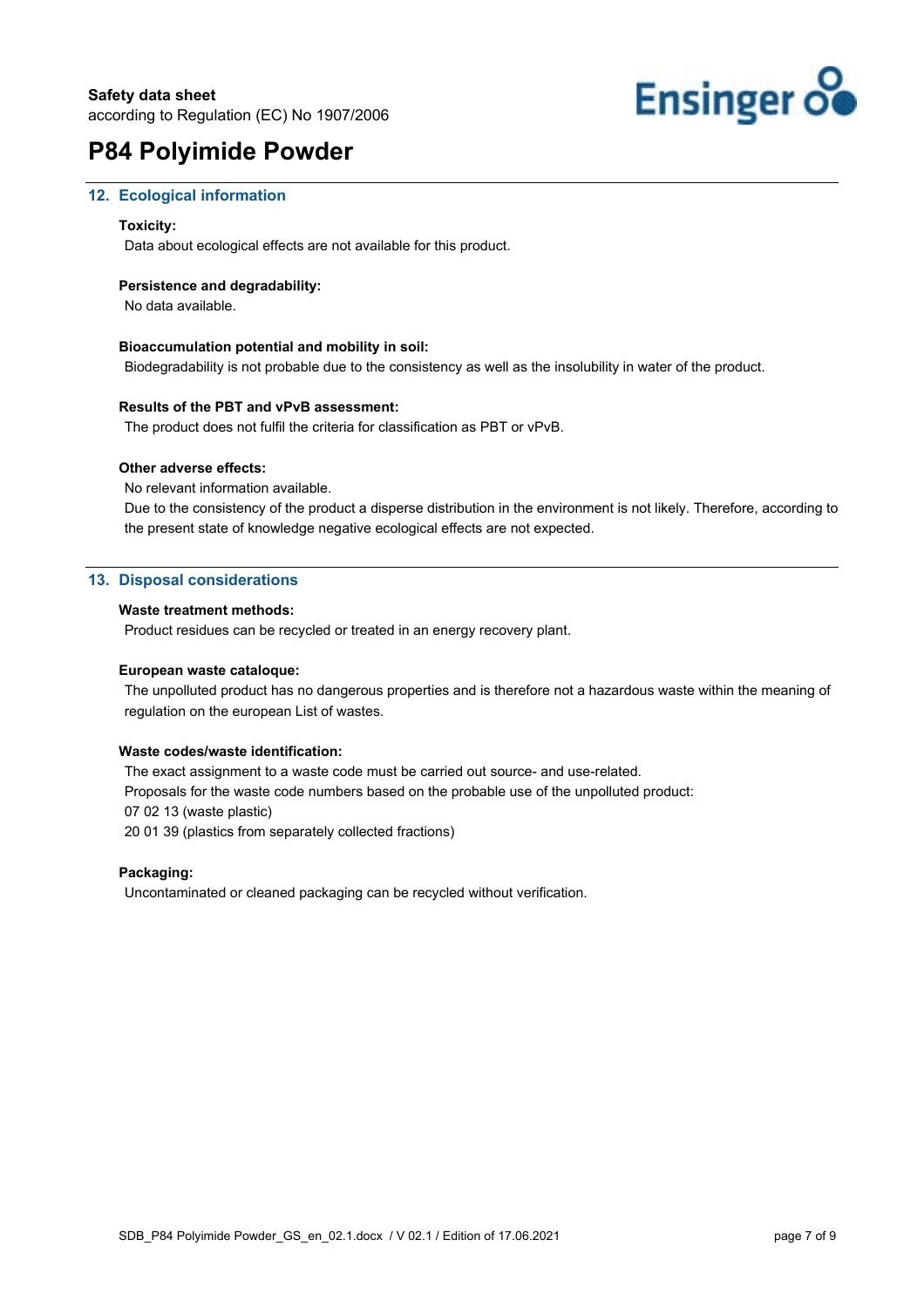

#### **14. Transport information**

Not classified as dangerous good under transport regulations (USDOT, IMDG, IATA/ICAO).

#### **UN number:**

Not applicable.

### **UN proper shipping name:**

Not applicable.

**Transport hazard class(es):**  Not applicable.

**Packing group:**  Not applicable.

**Environmental hazards:**  Not applicable.

### **Special precautions for user:**

No special precautions.

**Transport in bulk according to Annex II of Marpol and the IBC Code:**  Not applicable.

### **15. Regulatory informaton**

#### **Safety, health and environmental regulations/legislation specific:**

A safety data sheet for this article is not required by law. The particulars given in this Safety Data Sheet are not required in accordance with article 31 and annex II of the Regulation (EC) No 1907/2006. They merely serve the purpose of providing sufficient information on the voluntary basis with a view to ensure the safe utilization of such mixture.

#### **EU regulations:**

No dangerous substance in the sense of EU-directives.

#### **Chemical safety assessment:**

A chemical safety assessment has not been carried out.

#### **National regulations:**

Water hazard class (Germany): not hazardous to water (Kenn-Nr. 766, BAnz AT 10.08.2017 B5) Storage class VCI/TRGS 510 (Germany): 11 (flammable solid materials)